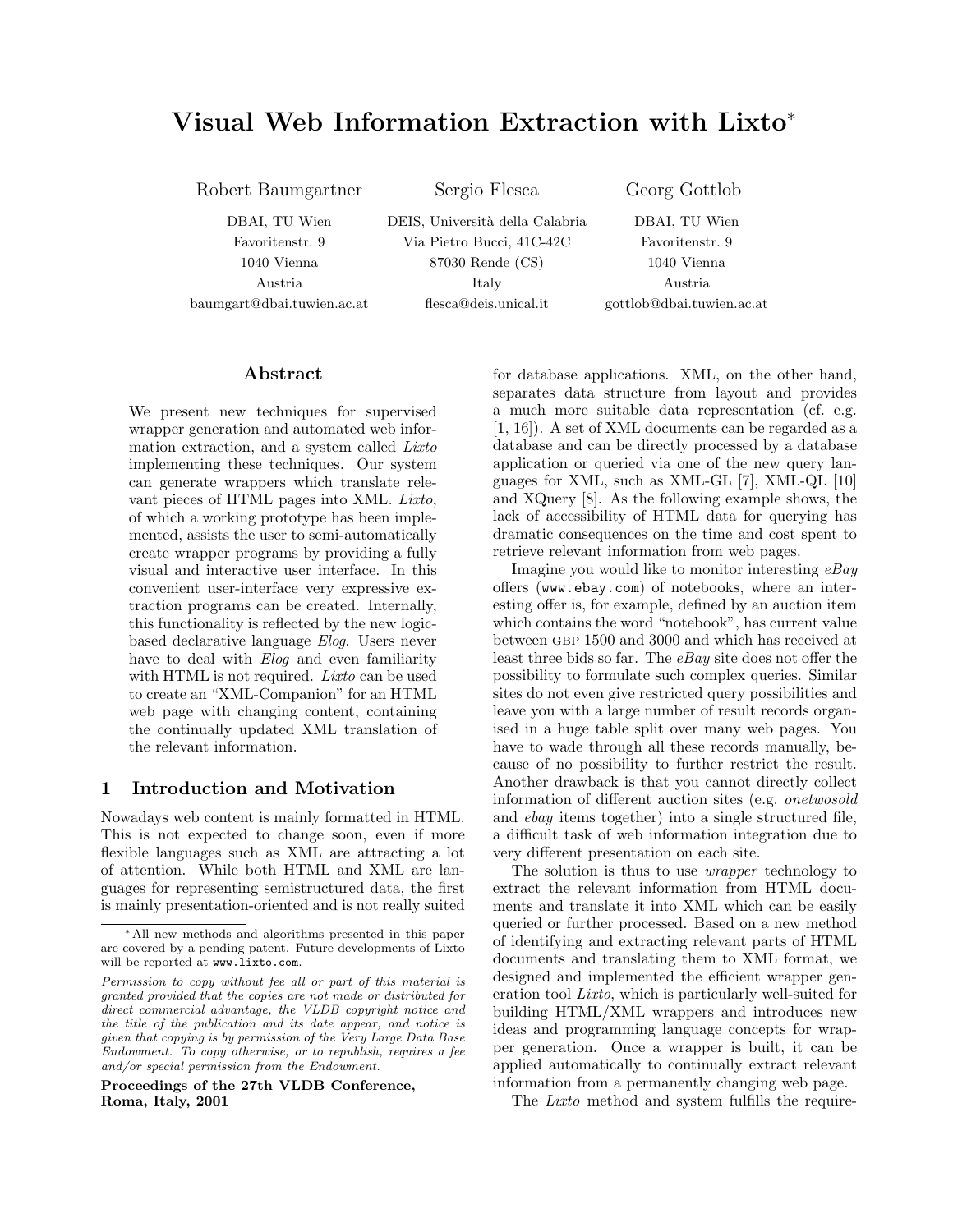

Figure 1: Overview of the implemented Lixto System

ments specified in a very recent paper on e-commerce tools [23]: "These tools must be targeted at typical, non-technical content managers. In order to be usable, the tools must be graphical and interactive, so that content managers see data as it is being mapped." Lixto's distinctive features are summarised in the following. Lixto is easy to learn and use because a fully visual and interactive user interface is provided. Neither manual fine-tuning nor knowledge of the internal language is necessary. Lixto uses straightforward region marking and selection procedures that allow even those users not familiar with HTML to work with the wrapper generator. Lixto lets a wrapper designer work directly and solely on browser-displayed example pages, unlike other tools (see Section 6), that force the designer to work with other document views such as, e.g., table-views of the document or displayed HTML parse trees, or even HTML sources. After selecting example targets in the browser display, Lixto responds with highlighted targets in the same display (see Section 3). With Lixto, very expressive visual wrapper generation is possible: It allows for extraction of target patterns based on surrounding landmarks, on the contents itself, on HTML attributes, on the order of appearance and on semantic and syntactic concepts. Extraction is not limited to tokens of some document object model, but also possible from flat strings. Multiple and single targets are treated in a uniform way. Lixto even allows for more advanced features such as disjunctive pattern definitions, crawling to other pages during extraction, recursive wrapping. Moreover, the extracted data structures do not have to strictly obey the input HTML structure. Preliminary results on representative web pages with using the current Lixto prototype show a good performance (see Section 5).

The above mentioned features are internally reflected by a declarative extraction language called *Elog* (see Section 4), which uses a datalog-like logical syntax and semantics. Elog is invisible to the user. It is ideally suited for representing and successively incrementing the knowledge about patterns described by users. This knowledge is generated in an interactive process consisting of successive narrowing (logical and) and broadening (logical  $or$ ) steps. An *Elog* program is a collection of datalog-like rules containing special extraction conditions in their bodies. Elog is flexible, intuitive and easily extensible.

This paper is structured as follows. In the next section the system architecture is described, in Section 3 we give an overview of the the interactive pattern generation and visual UI, whereas Section 4 is devoted to the theory of the Elog extraction language. Section 5 presents empirical results of using the Lixto wrapper generator, Section 6 discusses related approaches and Section 7 highlights future research directions.

### 2 Architecture and Implementation

A working prototype of Lixto already has been implemented with Java using Swing, OroMatcher [22] and JDOM [19]. The Lixto Toolkit (Figure 1) consists of the following modules:

The Interactive Pattern Builder provides the visual UI that allows a user to specify the desired extraction patterns and the basic algorithm for creating a corresponding *Elog* wrapper as output.

The Extractor is the Elog program interpreter that performs the actual extraction based on a given Elog program. The extractor, provided with an HTML document and a previously constructed program, generates as its output a pattern instance base, a data structure encoding the extracted instances as hierarchically ordered trees and strings. One program as input of the extractor can be used for continual extraction on changing pages, or to extract from several HTML pages of similar structure.

With the controller of the *XML Generator*, the user chooses how to map extracted information to XML. Its transformer module performs the actual translation from the extracted pattern instance base to XML.

### 3 Interactive Wrapper Generation

#### 3.1 Creating Wrappers

A Lixto wrapper is created interactively by creating patterns in a hierarchical order. For example, one can first define a pattern  $\times$ item> and then define a subpattern <price>. The subpattern relationship in this case expresses that each extracted instance of  $\langle price \rangle$ must occur within one instance of  $\text{time}$ . Pattern names act as default XML element names. Each pattern characterises one kind of information. The set of extracted instances of a pattern, which are either HTML elements, list of elements, or strings, depends on the current page. Each pattern is defined by one or more filters. A filter e.g. allows the system to identify a set of similar nodes of the HTML parse tree, for instance a set of items internally represented as  $\texttt{td>}.$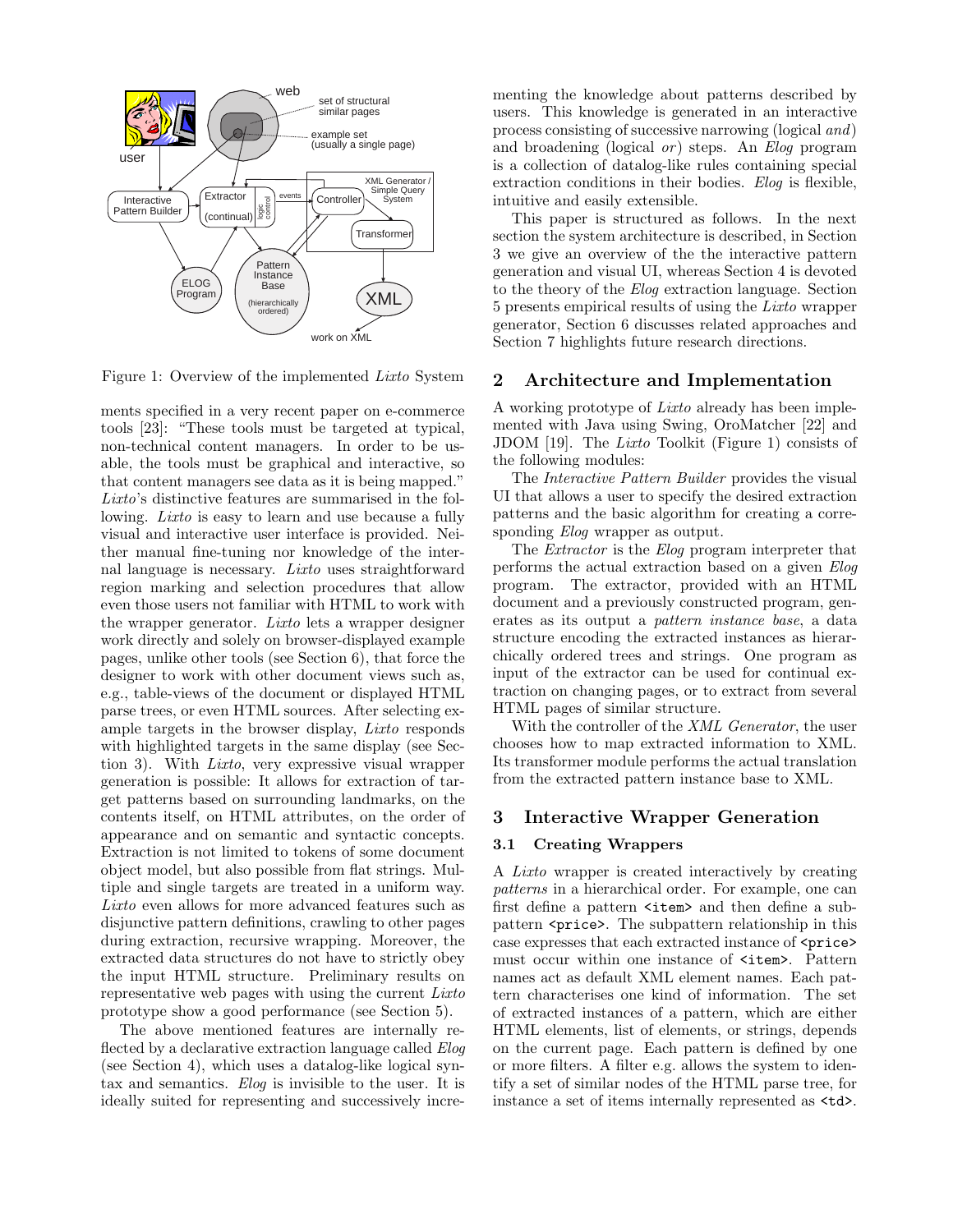

Figure 2: The Lixto Browser

A filter is created as follows: First, the user highlights with the mouse a representative instance of the desired target pattern directly on the example page. Internally, the system associates to this instance a generalised tree path in the HTML parse tree identifying similar instances and incorporates this as main goal of a Elog rule representing the filter (see Section 4). Second, the user adds restrictive conditions to the filter. These are reflected by the system as additional goals in the rule body describing this filter. The possible conditions, which will be explained in more detail, include: (a) before/after conditions that express that the target pattern instance must appear before or after some specific element. (b) notbefore/notafter conditions that express that some specific element must not be close to the target pattern. (c) internal conditions that express that some specific element must  $($ not) appear inside the target pattern.  $(d)$  range conditions which, in case of multiple matchings, restrict the set of matched instances to a subinterval.

Adding a filter to a pattern extends the set of extracted targets, whereas imposing a condition to a filter restricts the set of targets. Alternately imposing conditions and adding new filters can perfectly characterise the desired information. The system creates Elog rules based on user-defined filters. The user is never concerned with the internal language Elog. The user interface is extremely simple and the entire wrapper construction process can be learned by an average user in very short time. The user is guided through a supervised pattern generation, and by simply marking relevant information items on-screen and visually setting constraints, filters and patterns are created. In [5], we describe an example program construction.

#### 3.2 Pattern Creation Algorithm

The generation of a pattern is described in Fig. 3. The user can hierarchically define and refine patterns. She enters a pattern name, specifies the parent pattern  $S$ , selects by mouse clicks one example instance s of the parent pattern and marks (with the mouse) an element (e.g. one price) inside this instance on the sample page.

At the beginning, i.e. when facing a new HTML document (which is loaded into an internal browser; see Fig. 2) and having created a new program, the



Figure 3: Generation of a new Pattern



Figure 4: Adding Conditions

only pattern is <document> with a unique instance, the current example document. Fig. 3 distinguishes interactive (I) and automatic (A) steps and gives the logical pattern structure in its top-left corner. A pattern may consist of multiple filters. Each filter contains a number of conditions. An extracted instance must satisfy all conditions of at least one filter. Two consecutive mouse clicks on different parts of the current parent instance are interpreted in the best possible way to mark an HTML element of the document parse tree (cf. Fig. 7) or if not possible a list of elements.

The system generates a basic filter without conditions, but the user can already state some attribute requirements (the system constructs a suitable element path definition, see Section 4). Then it highlights all objects on the current example page that match these initial filter criteria (not only in the current pattern instance, but in all pattern instances). Sometimes a user wants a single match within one source, sometimes multiple matches – this makes no difference in the algorithm  $-$  it just depends on the definition of filters and conditions. E.g., if the user marks a table row, the system recognises the entity <tr> and highlights all table rows occurring at a comparable level in the document. At the same time the system constructs a general Elog rule for extracting table rows.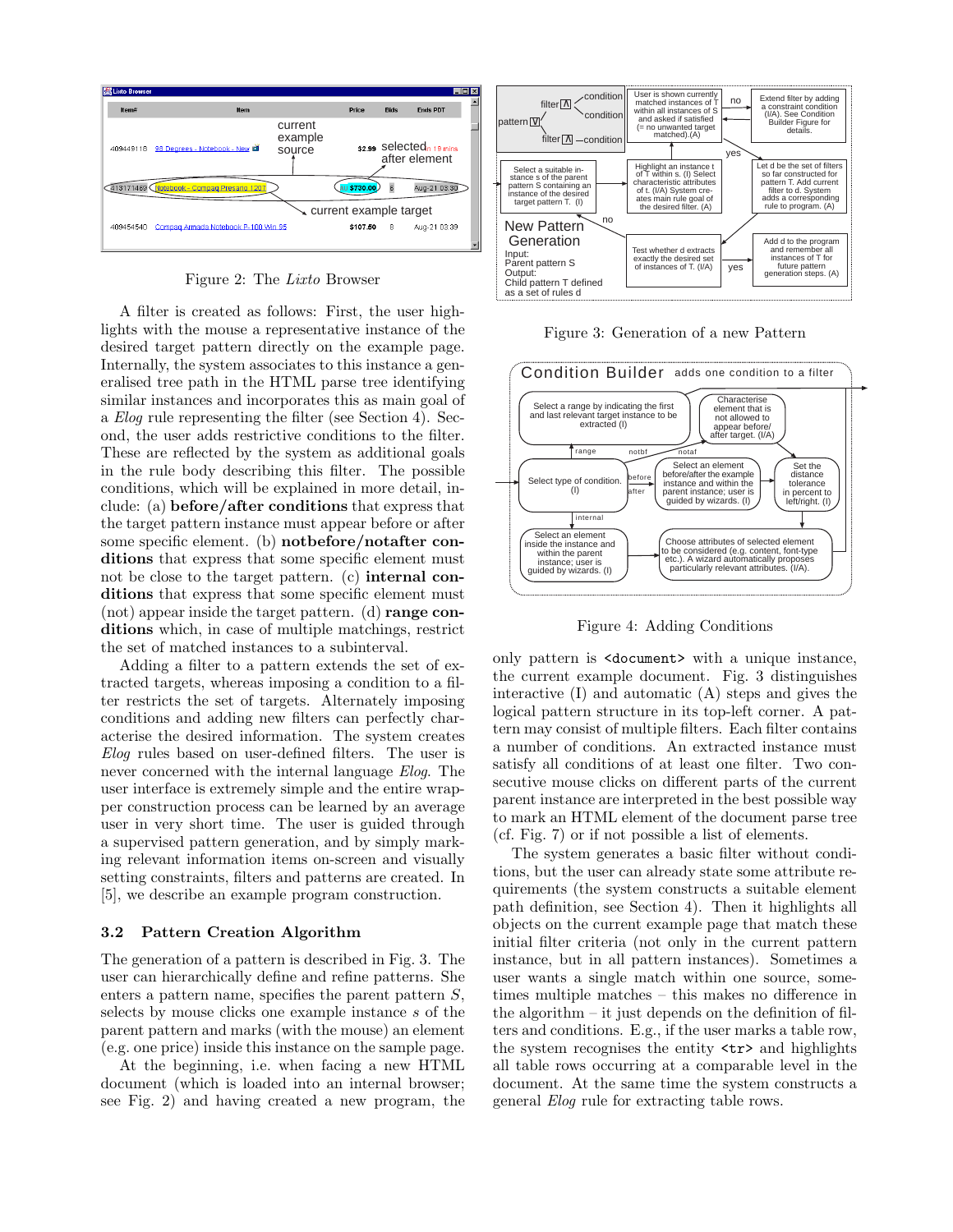

Figure 5: Main Menu and New Pattern Generation Menu of current prototype

If the user is satisfied with the elements identified by the system, she can confirm the pattern definition. Satisfaction, in this context, means that only desired targets are matched. Otherwise, if the concept is too general, then she can add restricting conditions (which are reflected by Elog condition predicates); cf. Fig. 4. For each such restriction, the system adds the corresponding condition atom to the *Elog* rule defining the filter at hand. Each filter is intended to extract a subset of the desired target set. If the current pattern is less general than intended by the user, another filter can be added, internally reflected by an additional Elog rule for the same pattern (several rules for the same pattern are interpreted disjunctively, as usual in Datalog). Different filters may be created based on labelling in different example parent pattern instances. By iterating restricting and generalising steps, it is usually possible to describe a desired pattern perfectly. Once a pattern has been defined, the user may use this pattern as parent for a new pattern. Recall that a detailed creation of a simple example wrapper is given in [5].

### 3.3 The Visual Interface

The current implementation includes visual tree pattern construction and the use of string patterns. All filter conditions discussed in this paper are supported. Moreover, the visual interface is assisted by an XML visualisation tool which at each instant shows the user the so far extracted XML code. A concept atom generator to create predefined concepts (such as "isCity", "isDate") based both on regular expressions and on reading some database tables is currently being added. Such concepts are especially useful to allow users to create string patterns without knowledge of regular expressions. Fig. 5 shows the main menu of Lixto (lefthand side). There, a new program can be created or an existing one loaded, new patterns can be added, the document for labelling can be chosen, etc. The same figure shows on its right hand side the source selection dialogue which enables the user to select at which node to create a new pattern. Fig. 2 shows the internal Lixto browser when selecting an after element. For each condition, an own interface is provided which uses the user-labelled information.

### 3.4 Translation into XML

The output by the extractor is well-suited for translation into XML. The interactive XML generator exploits the hierarchical structure of the pattern instance base and uses pattern names as default XML element names. The user can interactively choose the HTML attributes that appear in the XML output. Even more important is the possibility to decide which patterns are written to XML, possibly using auxiliary patterns. Fig. 9 displays the result of applying a (not illustrated) wrapper program onto the web page of Fig. 6.

### 4 Extraction Language/Mechanisms

### 4.1 A first glance at Elog

Elog is the system-internal datalog-like rule based language specifically designed for hierarchical and modular data extraction. A user of Lixto does not have to learn Elog and never sees the Elog program. Elog rules are the implementations of the visually defined filters and define elements to be extracted from web pages. Before we discuss the features of the language in detail, have a look at Fig. 8, in particular at the rule with head predicate  $record(S, X)$ . Observe that we use as in Prolog the same variables for each rule, and denote with " " a variable in whose instantiations we are not interested. This predicate identifies records on an  $eBay$  page (each one is an own table). The first atom in the rule body specifies that the context  $S$  of the extraction, i.e. the so-called parent pattern, is an instance of <tableseq>. The second atom in the rule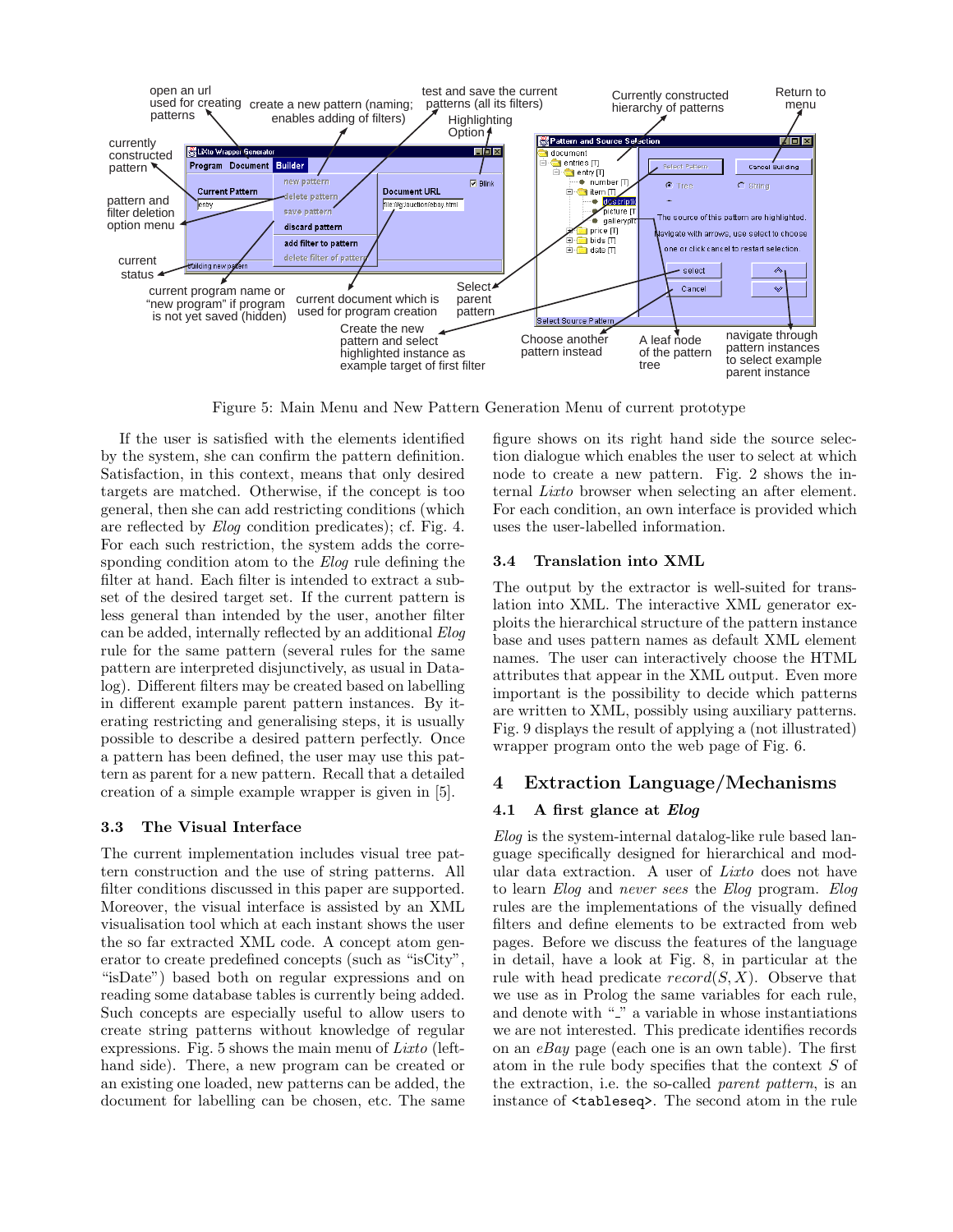| Location http://www.dbai.tuwien.ac.at/lixto.html    |      |        |                  |  |  |  |  |
|-----------------------------------------------------|------|--------|------------------|--|--|--|--|
| <b>Items for Sale</b>                               |      |        |                  |  |  |  |  |
| 3 items found for "Notebooks". Showing Item 1 to 3. |      |        |                  |  |  |  |  |
|                                                     |      |        |                  |  |  |  |  |
| 56 K Modem PCMCIA Card for Notebooks                | \$20 | Angie  | $(01) - 314159$  |  |  |  |  |
| 64MB EDO SODIMM for Toshiba Notebooks               | € 65 | Steven | $++372252271828$ |  |  |  |  |
| <b>IEXP PC Card Game Port Adapter for Notebooks</b> | \$20 | Billie | (04111137        |  |  |  |  |

### Figure 6: HTML Example Page

body looks for subelements that qualify as tables inside the unique <tableseq> instance and instantiates  $X$  with them. Given that the same  $Elog$  program can be applied to different web pages, the actual elements that an Elog program defines and extracts depend on the current web page. For this reason, we refer to the head predicates defined by an *Elog* program as *pat*terns. Moreover, we denote a set of rules with the same head as pattern, too. The syntax and semantics of Elog and its predicates is explained below (only informally due to space constraints).

### 4.2 Document Model

Consider the example web page lixto.html of Fig. 6 and its parse tree as displayed in Fig. 7 based on the Java Swing parser. The values in brackets are the start and end-offsets (in characters) of the corresponding elements in the actual document. Additionally, we number nodes in a depth-first left-to-right fashion. Nodes of the HTML tree refer to elements which are represented as sets. The set contains pairs describing the association between attribute names and corresponding attribute values. E.g., the  $\langle \text{body} \rangle$  element node of Fig. 7 is associated with  $\{(name, body), (bqcolor,FFFFFF),\}$ (elementtext, Items for  $\dots$  . . . . . 137) (whole document text). Fig. 7 highlights two other such attribute sets.

Observe that in our chosen document object model, several leaf elements are <content> elements – this parser treats tags such as  $\langle b \rangle$  (bold-face) as attributes of an imaginary <content> element. We introduced a special attribute called "elementtext" for each element. This attribute reflects the contents of the element, which is in case of an internal node the leftto-right concatenation of the leaf elements below the internal node. In the following, we distinguish tree regions and subtrees of the HTML tree. A tree region is a region rooted at an internal node of the HTML tree where only the *i*-th up to the *j*-th child and their descendants are considered. Observe that a tree region is contiguous. A subtree is the tree rooted at one node of the HTML tree, i.e. all descendants are considered.

### 4.3 Extraction Mechanisms

Lixto offers two basic mechanisms of data extraction – tree and string extraction. For tree extraction, we identify elements with their corresponding tree paths



Figure 7: HTML Parse Tree of Example in Figure 6

and possibly some properties of the elements themselves. This does not necessarily identify a single element. As an example,  $\star .table \cdot \star .tr$  is a valid tree path. In the sample page page of Fig. 6, three elements are matched. The star acts as wildcard. The expression  $\ldots \star x$  matches all paths to x which contain x as last element only. A plain tree path is a sequence of consecutive nodes in a subtree of an HTML tree. In an incompletely specified tree path stars may be used instead of element names. For simplicity, incompletely specified tree paths are referred to as tree paths. The semantics of a tree path applied to a tree region of an HTML page is defined as the set of matched elements.

Attribute Conditions are constraints reducing the number of matched elements. They pose requirements on occurring attributes and their values. An attribute condition is a triple specifying a required name, a required value (a string, or in case the third parameter is regvar, a regular expression possibly containing some variables indicated by  $\varphi$ , and a special parameter exact, substr or regvar, indicating that the attribute value is exactly the required string, is a superstring of it, or matches the given regular expression, respectively. Instead of giving a formal definition, we illustrate this with an example:  $(\star.hr, [(size, [3-4]*, regular), (width, \%, substr)])$  identifies horizontal rules of size 3 or 4 with a width specified in percent. Each output variable, which is included in the second parameter must be used as input for a concept of the same rule (cf. Section 4.4).

An element path definition epd consists of a tree path and a set of attribute conditions. It is called simple if it consists of one element name only. The semantics of applying an element path definition to a tree region of an HTML tree is given as the set of matched elements of the corresponding tree path which moreover satisfy all of the attribute conditions. Instead of element path definitions, equivalently, XPath expres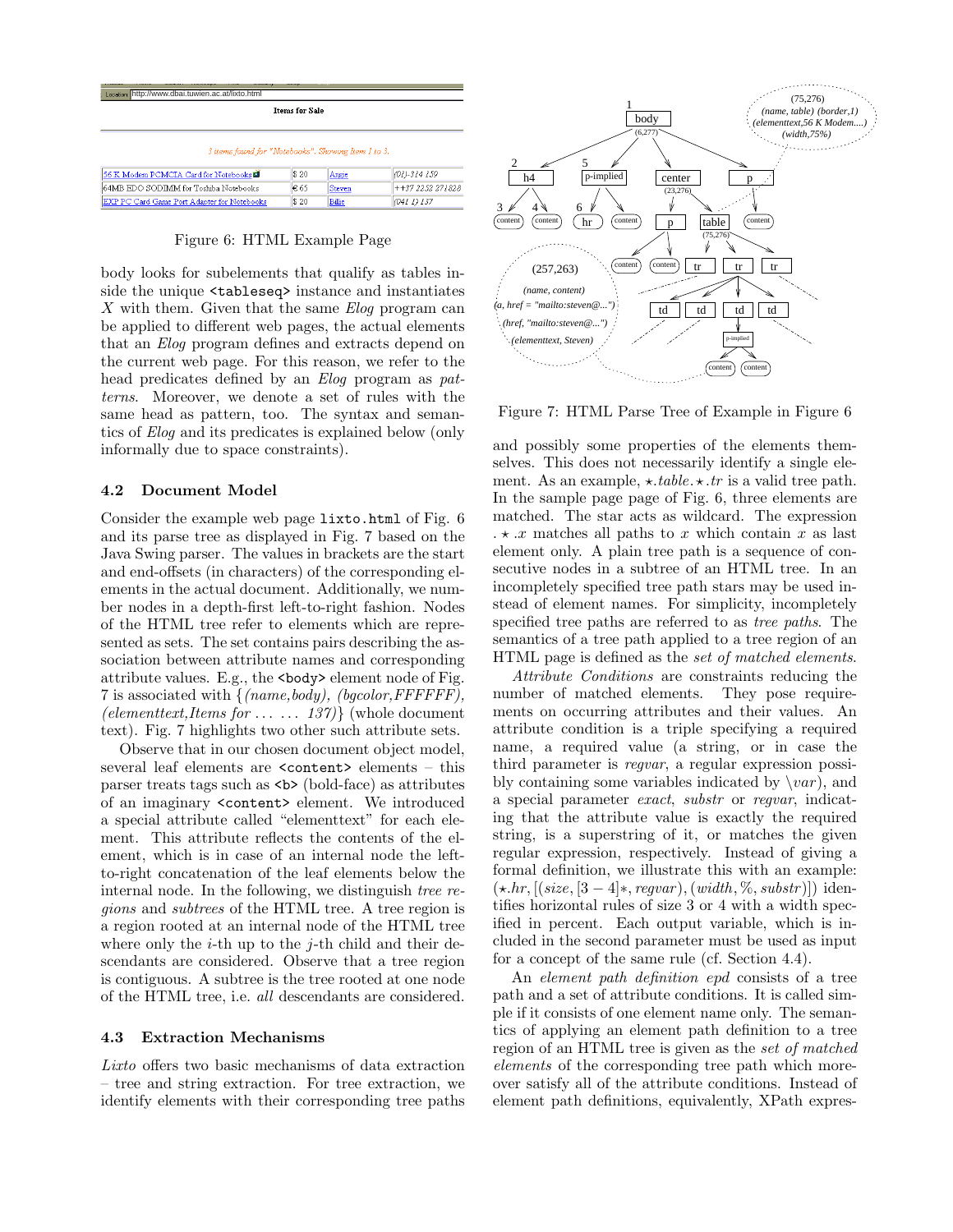sions can be used (with some extensions, such as the possibility to express that an attribute value is a concept). To simplify presentation, however, we stick to our introduced notation.

The second extraction method relies on strings. In the HTML parse tree, strings are represented by the text of content leaves. However, we associate a string to every node of the parse tree available as the value of the attribute elementtext. For instance when extracting access codes of the phone-numbers of lixto.html, string extraction has to be used. A substring of the elementtext of an HTML tree is denoted as *string source*. One can express that a string source must match a given regular expression. A string path definition spd is a regular expression possibly containing some variables (variable Y indicated by  $\varphi(Y)$ ) which appear in some concept predicate of the corresponding rule. Regular expressions are powerful tools for text processing and matching. Refer to [22] for a Java regular expression library. Extraction generates minimal nonoverlapping substrings. The final two patterns of Fig. 8 give an example of string extraction. An attribute path definition apd helps to extract values of attributes. It is simply a string (expressing the attribute name).

#### 4.4 Language Definition

Elog atoms correspond to special predicates with a well-defined semantics. They operate on source objects (tree regions and string sources), path definition objects and numerical arguments and obey binding conventions. In a datalog-like language, the function mapping a given source  $S$  to a set of elements matching an epd is treated as relation subelem $(S, epd, X)$ . subelem $(s, epd, x)$  evaluates to true iff s is a tree region,  $epd$  is an element path definition and x is a tree region contained in s where the root of x matches epd. Note that the tree path specified in a tree extraction definition predicate is always relative to the parentpattern instance.

Extraction definition predicates specify a set of extraction instances. One of these is subelem. As far as string extraction is concerned, the predicate subtext $(S, spd, X)$  is used. There, S is either a tree region or a string source, and  $X$  a string source. Two more extraction definition predicates are built-in. (1)  $subsq(S, epd, fpd, lpd, X)$ : If s and  $x$  are tree regions,  $epd$  is an element path definition, and fpd and lpd are simple element path definitions,  $subsq(s, epd, fpd, lpd, x)$  evaluates to true iff the root of x satisfies  $epd$ , its first child satisfies  $fpd$  and its last one lpd. (2) subatt $(S, apd, X)$ : If s is a tree region, x a string source and att is an attribute path definition of the root element of s, then  $subatt(s, apd, x)$  evaluates to true iff  $x$  is the value of apd. subatt gives the possibility to extract the values of attributes.

Context condition predicates specify that some other subtree or text must (not) appear before or after the desired extraction target. For example, on a page with several tables, the final table could be identified by an external condition stating that no table appears after the desired table. Before predicates are explained here, after predicates work analogously. (1) before  $(S, X, epd, b, e, Y, P)$ : If s and x are tree regions, then  $before(s, x, cpd, b, e, y, p)$  evaluates to true iff y is a subtree whose root node is matched by epd and the end offset of y precedes the start offset of x within relative distance p where  $b \leq p \leq e$ . (2) notbefore  $(S, X, epd, d)$ : If s and x are tree regions, then  $notbefore(s, x, cpd, d)$ evaluates to true iff no element satisfying epd precedes x within relative distance d. The same predicates are defined for string extraction: There,  $S$  is an arbitrary source,  $X$  is required to be a string source,  $spd$  is used instead of epd and instead of the root node simply the string itself is used. The percentual distance values b and e define the tolerance interval where the element is allowed to occur inside the current parent-pattern instance. Additionally, a condition predicate may contain new variables  $Y$  and  $P$ , which can be referred by other conditions. To express that an element occurs anywhere within the parent instance and before the target (or a condition output), the distance values are set to 0 and 100, respectively.

Internal conditions predicates impose conditions on the internal structure. Imagine, for instance, one wants to extract all tables containing somewhere a word typeset in italics. This can be obtained by adding a *contains* condition. *contains* $(X, epd, Y)$ :  $contains(x, cpd, y)$  evaluates to true iff x is a tree region (string source) containing a subtree (string source)  $y$  where the root element of  $y$  matches  $epd$ (where  $y$  matches  $spd$ ). The *firstsubtree* condition is a kind of "startswith" condition that states that the first subtree of a tree region should contain a particular element.  $first subtree(X, Y)$ :  $first subtree(x, y)$  evaluates to true iff  $y$  is the subtree rooted at the first child of the tree region x. lastsubtree is defined analogously.

Concept condition predicates are semantic concepts like isCountry(X) or isCurrency(X) (see Fig. 8) or syntactic ones like  $isDate(X)$  (or  $isDate(X, Y)$ ) where the output  $Y$  returns a standard date format), stating that a string X represents a date, a country, or a currency, respectively. Some predicates are built-in to enrich the system, however more concepts can be interactively added. Syntactic predicates are created as regular expressions, whereas semantic ones refer to an ontological database. Moreover, Comparison Conditions such as  $\lt(X, Y)$  allow comparison of concepts such as two standard format dates.

Pattern predicates indicate that a source belongs to a particular pattern and refers to a particular parent pattern-instance. They are used in the head, and in the rule body for referring to a parent pattern and for further pattern references. As an example, the <price> pattern can be constructed by using the ele-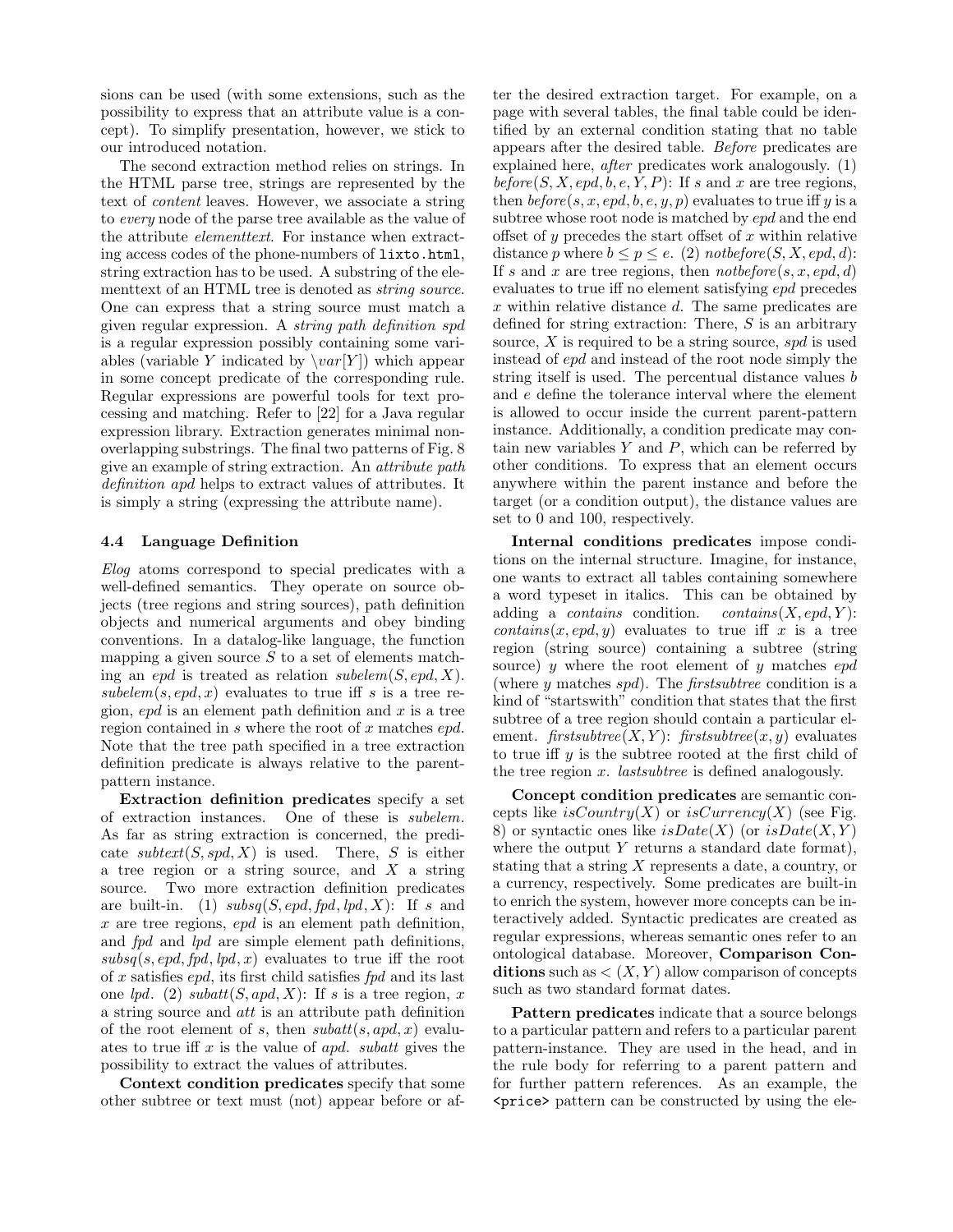```
tablesq(S, X) \leftarrow document("www.ebay.com", S), subsq(S, (.body,[], (.table,[], (.table,[], X),\mathsf{before}(S, X, (.table, [(elementtext, ttem, substr]), 0, 0, ..., 0, \mathsf{after}(S, X, \mathsf{ahr}, 0, 0, ..., 0, \mathsf{astr})record(S, X) \leftarrow tableseq(., S), subelem(S, .table, X)itemnum(S, X) \leftarrow record(., S), subelem(S, \star.td, X), not before(S, X, .td, 100)items(S, X) \leftarrow record(., S), subelem(S, (\star.td. \star .content, [(a., substr)], X)\text{price}(S, X) \leftarrow \text{record}(.S), \text{such}(\star.td, [(elementtext, \var[Y].*, \text{regular})]), X), \text{isCurrent}(Y)bids(S, X) \leftarrow record(., S), subelem(S, \star.td, X), before(S, X, .td, 0, 30, Y, .), price(., Y)\text{current}(S, X) \leftarrow \text{price}(.S), \text{subtract}(S, \text{Var}[Y], X), \text{isCurrent}(Y)\texttt{pricewc}(S, X) \leftarrow \texttt{price}(\_, S), \texttt{subtract}(S, [0 - 9]^+ \setminus [0 - 9]^+, X)
```


ment path definition  $\cdot \cdot \cdot td$ , and imposing the constraint that immediately before, a target of pattern  $\text{Sitem}$ needs to occur:  $before(S, X, \star.td, 0, 1, Y, \cdot), item(., Y)$ .

Range Conditions restrict the matched targets depending on their order of appearance. To any rule, a range condition such as "[3,7]" can be added, indicating that only the third up to the seventh matched instance within each parent instance are matched.

### 4.5 Elog Extraction Programs

A standard extraction rule looks as follows:  $New(S, X) \leftarrow Par(., S), Ex(S, X), Co(S, X, ...)[a, b],$ where  $S$  is the parent instance variable,  $X$  is the pattern instance variable,  $Ex(S, X)$  is an extraction definition atom, and the optional  $Co(S, X)$  are further imposed conditions. A tree (string) extraction rule uses a tree (string) extraction definition atom and possibly some tree (string) conditions and general conditions. The numbers  $a$  and  $b$  are optional and serve as range parameters. New and Par are pattern predicates referring to the parent pattern and defining the new pattern, respectively. The above standard rule reflects the principle of aggregation. In an extended environment, we moreover allow specialisation rules such as: greentable $(S, X) \leftarrow$  $table(S, X), contains(X, (td, [color,green,exact]), ...)$ . Additionally, an extended environment contains document filters, using a  $getDocument(S, X)$  atom, where S is a string source representing an URL, and X the web page the URL points to. With such filters, one can crawl to further documents. If document filters are used, each program has an initial filter using the getDocument atom with user-specified input.

The semantics of a rule is given as the set of matched targets x: A substitution s, x for  $S$  and X evaluates  $New(s, x)$  to true if all atoms of the body are true for this substitution. Only those targets are extracted for which the head of the rule resolves to true. Moreover, if the extraction definition predicate is a subsequence predicate, only minimal rule outputs are matched (i.e. instances that do not contain any other instances). Observe that range criteria are applied after non-minimal targets have been sorted out.

A pattern is a set of extraction rules defining the same head and referring to the same parent pattern. In the visual pattern generation the user first enters a pattern name and to which parent pattern the pattern belongs. All rules created inside the pattern use this information. We distinguish tree and string patterns. To the first, only tree extraction rules can be asserted, to the second one only string extraction rules. The root pattern <document> is a special pattern without filters. If using document filters to crawl to further web pages, document patterns are used as third pattern type (and an initial document filter is used). Parents of tree patterns are either tree or document patterns, parent of string patterns are tree or string patterns, and parent of document patterns are string patterns. A pattern acts like a disjunction of rule bodies: To be an extracted instance of a pattern, a target needs to be in the solution set of at least one rule. The pattern output additionally obeys a minimality criterion. In patterns, even in those consisting of a single rule, overlapping targets may occur.

An extraction program  $P$  is a set of patterns. Eloq program evaluation differs from Datalog evaluation in the following three aspects: built-in predicates, various kinds of minimisation, and use of range conditions. Moreover, the atoms are not evaluated over an extensional database of facts representing a web page, but directly over the parse tree of the web page. Applying a program to an HTML page creates a set of hierarchically ordered tree regions and string sources (called a pattern instance base) by applying all patterns of the program in their hierarchical order to this HTML document (and possibly to further HTML documents if document filters are used). Each pattern produces a set of instances. Each pattern instance contains a reference to its parent instance. As patterns are ordered in a strictly hierarchical way, the program is hierarchically stratified. In the final section we will relax the definition of patterns to create recursive programs.

As example program consider a wrapper for eBay pages (Fig. 8). On eBay pages, every offered item is stored in its own table extracted by **<record>**; further patterns are all defined within such a record. The pat-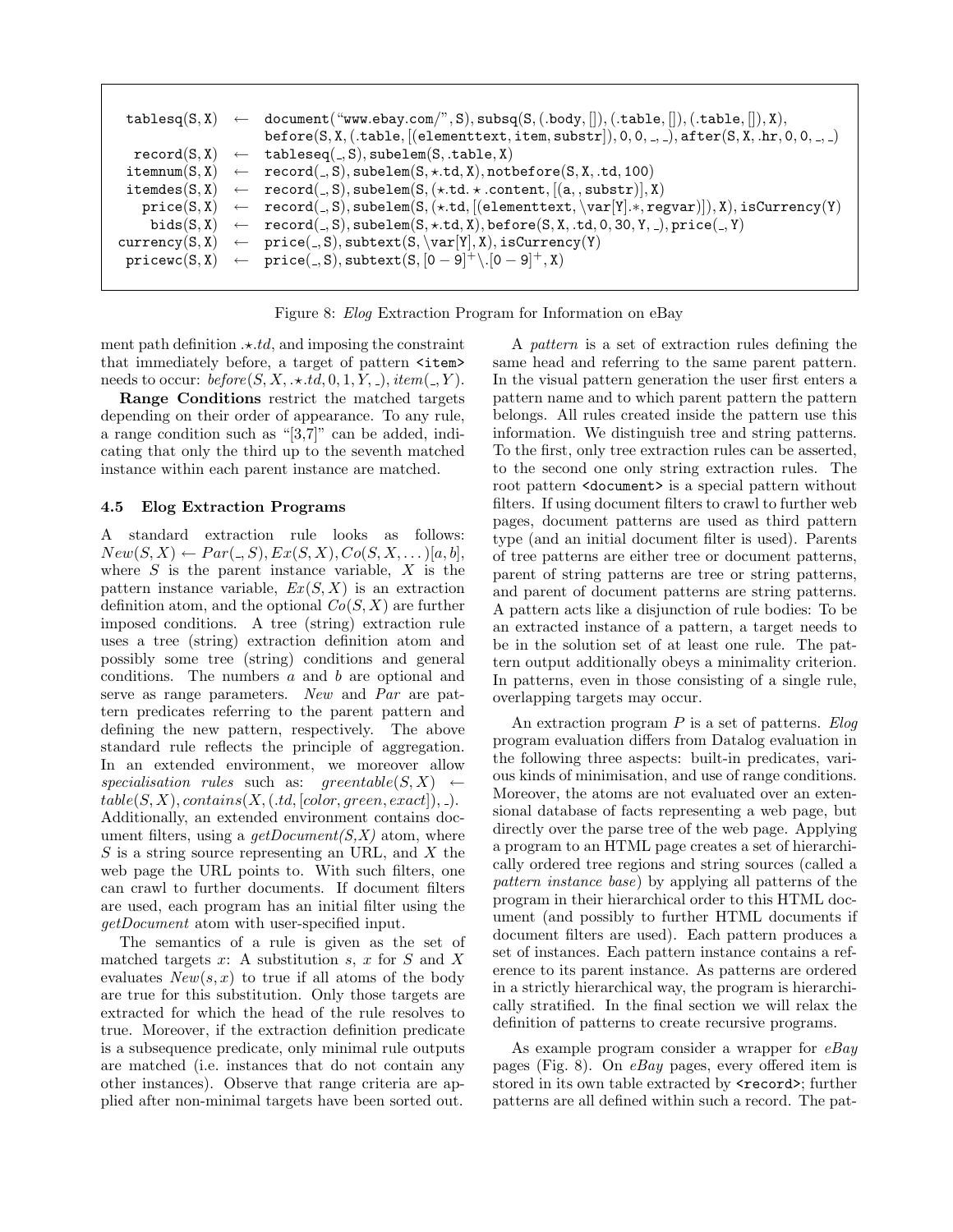```
<?xml version="1.0" encoding="UTF-8"?>
<document>
<heading>Items for Sale</heading>
<description>3 items found for "Notebooks".
         Showing Item 1 to 3.</description>
<entry>
    <article>56 K Modem PCMCIA Card for
         Notebooks</article>
    <price>$ 20</price>
    <person href="mailto:itsme@bestseller.org">
        Angie</person>
    <phone>(01)-314 159</phone>
    \langlepicture/>
</entry>
[...]
```
Figure 9: XML translation of lixto.html

tern  $\epsilon$ price> uses a concept attribute, namely *isCur* $rency$  – which matches strings like  $\$, DM, Euro, etc.$ The <br/>bids> pattern uses a reference to the <price> pattern. The final two patterns are string patterns.

# 5 Testing the Lixto Tool

We chose twelve example sites (Table 1), some of which were already used for testing purposes by other wrapper generators. Several users of whom not all are familiar with details of HTML contributed to our test results. Initially, we asked them to create a wrapper based on a single example page. Table 2 summarises answers to the following questions: (1) Is it possible to wrap this page with  $Lixto$ ? (2) How "complex" is the constructed program for this site? (ratio of required predicates to used output patterns) (3) What is the percentage of correctly wrapped pattern instances of a number of randomly chosen similarly structured testpages with a wrapper written on one example page only. (4) How many example pages are necessary (due to structural deviations) to get 100 percent of correctly matched pattern instances? (5) Moreover, we specify the time needed for constructing the initial wrapper based on one example page. Additionally, the time for constructing one output pattern is computed to gain a measure how much "thinking time" was required for each output pattern. (6) In the last row the depth of the pattern tree is specified.

Let us describe some more details: On  $eBay$ , the initial wrapper worked well on almost all test pages like queries on cars, football, etc. However, one filter rule of <date> required that dates must contain a colon and a dash. This matched one item description, too, which used both. Hence, the pattern had to be refined based upon the knowledge of this second page to match 100% of the patterns of all example pages. For the *CIA Factbook*, the user chose a bad example page with only one bordering country. Even after improving the wrapper to deal with comma-separated counries, Albania had to be treated in a special way. The wrapper for *DBLP* relies on a number of intermediate auxiliary patterns, indicated by the high nesting

depth of the document. For the CNN pages of the US election results per state, a wrapper just extracting names of president candidates and the received votes was written in a few minutes; due to a very homogeneous structure, one example page was sufficient to extract these data for all states. The Jobs Jobs Jobs site is the only example where the number of needed sample pages depends on the number of testpages due to a wide variety of structures for job offers. For the Perl Module List we are merely interested in writing a wrapper for a single web page. This list uses mainly preformatted text, hence the program heavily relies on string extraction. In the current implementation some auxiliary patterns are needed, and some clever constructions to obtain a 100% match for the five chosen patterns (module group, leaf patterns name, DSLI, description, info). We conclude that almost all web pages can be visually wrapped with Lixto. For none of the test pages the user had to modify the Elog program manually. Wrapper construction is usually very fast. The program length measured in used predicates is never unreasonably large compared to the output patterns (ranging from 1.78 to 4.4). The user never had to consider more than three example pages to get a 100% match for all testpages.

# 6 Related Work

First, we give an overview of approaches less related to Lixto because they do not provide visual support. Stand-alone wrapper programming languages include Florid [18] (using a logic-programming formalism), Pillow [6] (an HTML/XML programming library for logic programming systems), Jedi [13] (using attributed grammars), Tsimmis and Araneus. In Tsimmis [11], the extraction process is based on a procedural program which skips to the required information, allows temporary storages, split and case statements, and to follow links. However, the wrapper output has to obey the document structure. In Araneus [3], a user can create relational views from web pages by computationally fast and advanced text extracting and restructuring formalisms, in particular using procedural "Cut and Paste" exception handling inside regular grammars. In general, all manual wrapper generation languages are difficult to use by laypersons.

Machine learning approaches rely on learning from examples and counterexamples of a large number of web pages. Stalker [20] specialises general SkipTo sequence patterns based on labelled HTML pages. An approach to maximise specific patterns is introduced by Davulcu et al. [9]. Other examples include Softmealy [12] (using finite-state transducers) and MIA [24] (prolog-based wrappers using antiunification; neural networks to generalise and learn texts). NoDoSe  $([2])$  extracts information from plain string sources and provides a user interface for example labelling. It has restricted capabilities to deal with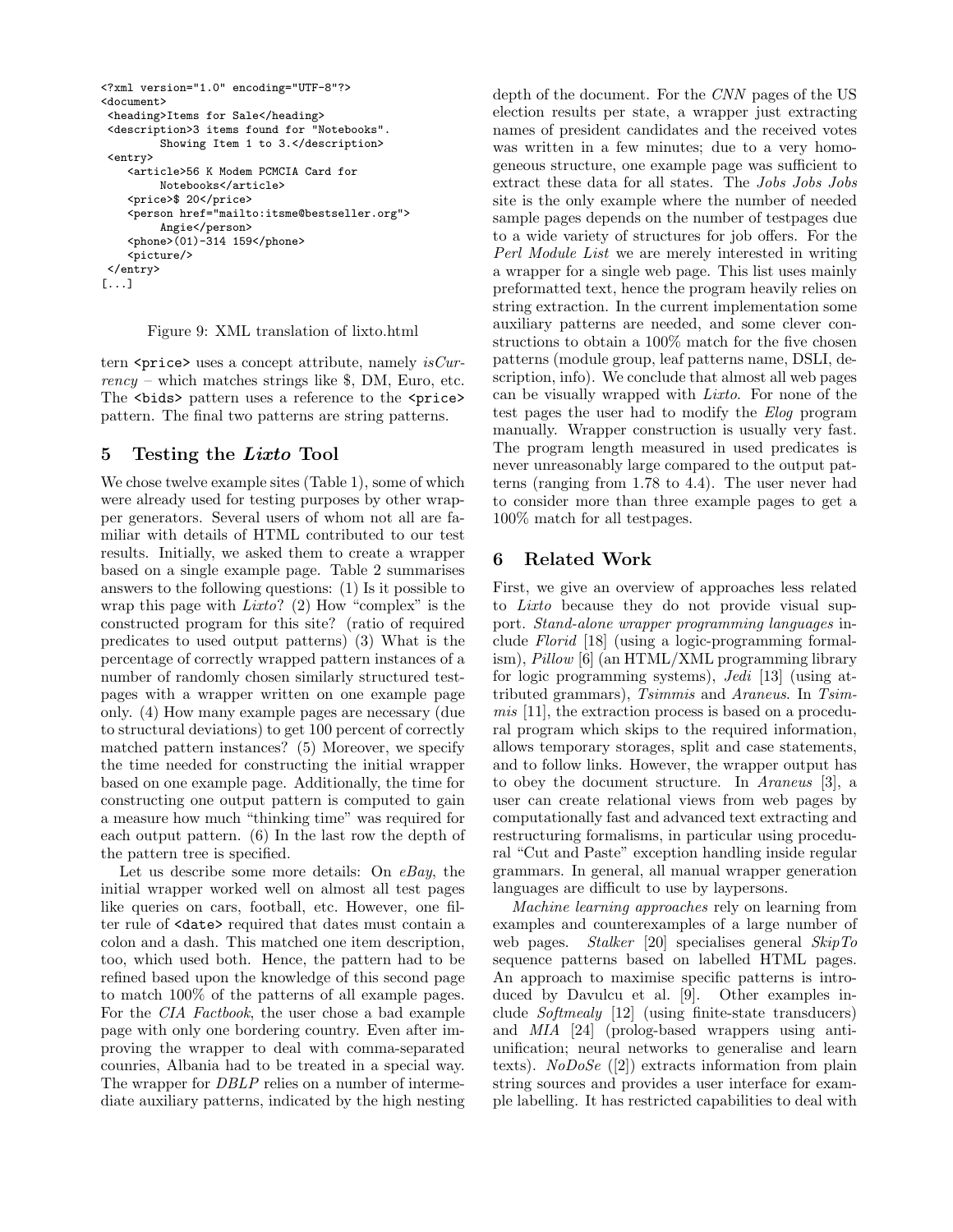| Name                   | Website                                  | Used Example Page       | <i>Testpages</i> |
|------------------------|------------------------------------------|-------------------------|------------------|
| Amazon                 | http://www.amazon.com/                   | Lord of the Rings       | 10               |
| CIA Factbook           | www.odci.gov/cia/publications/factbook/  | United Kingdom          | 12               |
| Cinemachine            | www.cinemachine.com/                     | The World is not enough | 15               |
| <b>DBLP</b>            | www.informatik.uni-trier.de/"ley/db/     | Michael Ley             | 10               |
| Election Res.<br>State | www.cnn.com/ELECTION/2000/results/       | Alabama                 | 50               |
| $e$ Bay                | www.ebay.com/                            | query on Notebooks      | 20               |
| Excite Weather         | www.excite.com/weather/forecast          | London $(UK)$           | 12               |
| Jobs-Jobs-Jobs         | www.jobsjobsjobs.com/                    | 23370                   | 10               |
| Perl Module List       | www.cpan.org/modules/00modlist.long.html | single huge page        | ex.pg.           |
| Travelnotes            | www.travelnotes.org/                     | query on Istanbul       | 10               |
| Yahoo People Email     | people.yahoo.com/                        | query on Mayer          | 15               |
| Yahoo Weather          | weather.vahoo.com/                       | Paris                   | 15               |

Table 1: Some of the test-sites used for Lixto

| Name                      | wrapable? | Complexity           | Correct   | for $100\%$    | $Time/Pattern$ (mins) | Depth          |
|---------------------------|-----------|----------------------|-----------|----------------|-----------------------|----------------|
| Amazon                    | yes       | $\sqrt{16/9} = 1.78$ | 95%       | 3              | $\sqrt{22/9} = 2.44$  |                |
| CIA Factbook              | yes       | $17/5 = 3.4$         | $80\%$    | 3              | $18/5 = 3.6$          | 3              |
| Cinemachine               | yes       | $6/4 = 1.5$          | $100\%$   |                | $16/4 = 4$            | $\mathcal{D}$  |
| <b>DBLP</b>               | yes       | $\sqrt{27/9} = 3$    | $90\%$    | $\overline{2}$ | $54/9=6$              | 8              |
| Election Results<br>State | yes       | $4/2 = 2$            | $100\%$   |                | $6/2 = 3$             | $\mathfrak{D}$ |
| $e$ Bay                   | ves       | $19/8 = 2.38$        | 99.9%     | $\mathcal{D}$  | $\sqrt{21/8} = 2.63$  | 4              |
| Excite Weather            | yes       | $22/7 = 3.14$        | 100%      |                | $30/7 = 4.3$          | 3              |
| Jobs Jobs Jobs            | yes       | $21/12 = 1.75$       | $90\%$    | 3              | $40/12 = 3.3$         | $\mathfrak{D}$ |
| Perl Module List          | yes       | $22/5 = 4.4$         | $100\ \%$ |                | $60/5 = 14$           | 6              |
| Travelnotes               | yes       | $11/4 = 2.75$        | 95%       | $\mathfrak{D}$ | $20/4=5$              | 2              |
| Yahoo People Email        | yes       | $10/3 = 3.3$         | $100\%$   |                | $24/3=8$              | 3              |
| Yahoo Weather             | yes       | $22/10 = 2.2$        | $100\%$   |                | $12/10 = 1.2$         | 3              |

Table 2: Evaluation of wrapper generation

HTML. Kushmerick et al. [15] create robust wrappers based on predefined extractors; their visual support tool WIEN receives a set of training pages, where the user can label relevant information and the system tries to learn a wrapper. Their approach does not use HTML parse trees. Kushmerick also contributed to the wrapper verification problem [14], an issue worth to explore w.r.t. Elog, too. In general, drawbacks of machine-learning approaches are limited expressive power and the large number of required example pages.

Supervised interactive wrapper generation tools include  $W_4F$  [21] and XWrap [17].  $W_4F$  uses an SQLlike query language called HEL. Parts of the query can be generated using a visual extraction wizard which is limited to returning the full DOM tree path of an element. However, the full query must be programmed by the user manually. Hence,  $W_4F$  requires expertise with both HEL and HTML. HEL requires tricky use of index variables and fork constructs to correctly describe a complex pattern structure. XWrap uses a procedural rule system and provides limited expressive power for pattern definition. The user cannot label regions in documents as flexible as in Lixto. XWrap lacks visual facilities for imposing external or internal conditions to a pattern, but instead is rather templatebased. The division into two description levels and the automatic hierarchical structure extractor severely limit the ways to define extraction patterns (e.g. it is impossible to describe pattern disjunctions). Hence, in general, other supervised wrapper generation tools require manual postprocessing and do not offer the browser-displayed document for labelling.

## 7 Current/Future Work

It is currently already possible to write and execute Elog programs that can crawl to other pages, i.e. follow links during extraction, and can recursively wrap linked sequences of web pages. For such applications, the pattern structure does no longer form a tree because filters of one pattern definition may refer to different parent patterns (in a similar fashion as recursive data types). For example, recursive Elog programs may follow a "next" button and navigate to further pages during extracting, while extracting instances of the same patterns. See Fig. 10 for extending the  $eBay$ example of Fig. 8 to follow a "next" button, and extract for each page the same kind of information. In this example, the pattern <document> has an initial filter which uses the user-provided page (\$1), and an additional filter, which uses  $\langle$ nexturl> as parent pattern (whose instances are strings representing URLs).